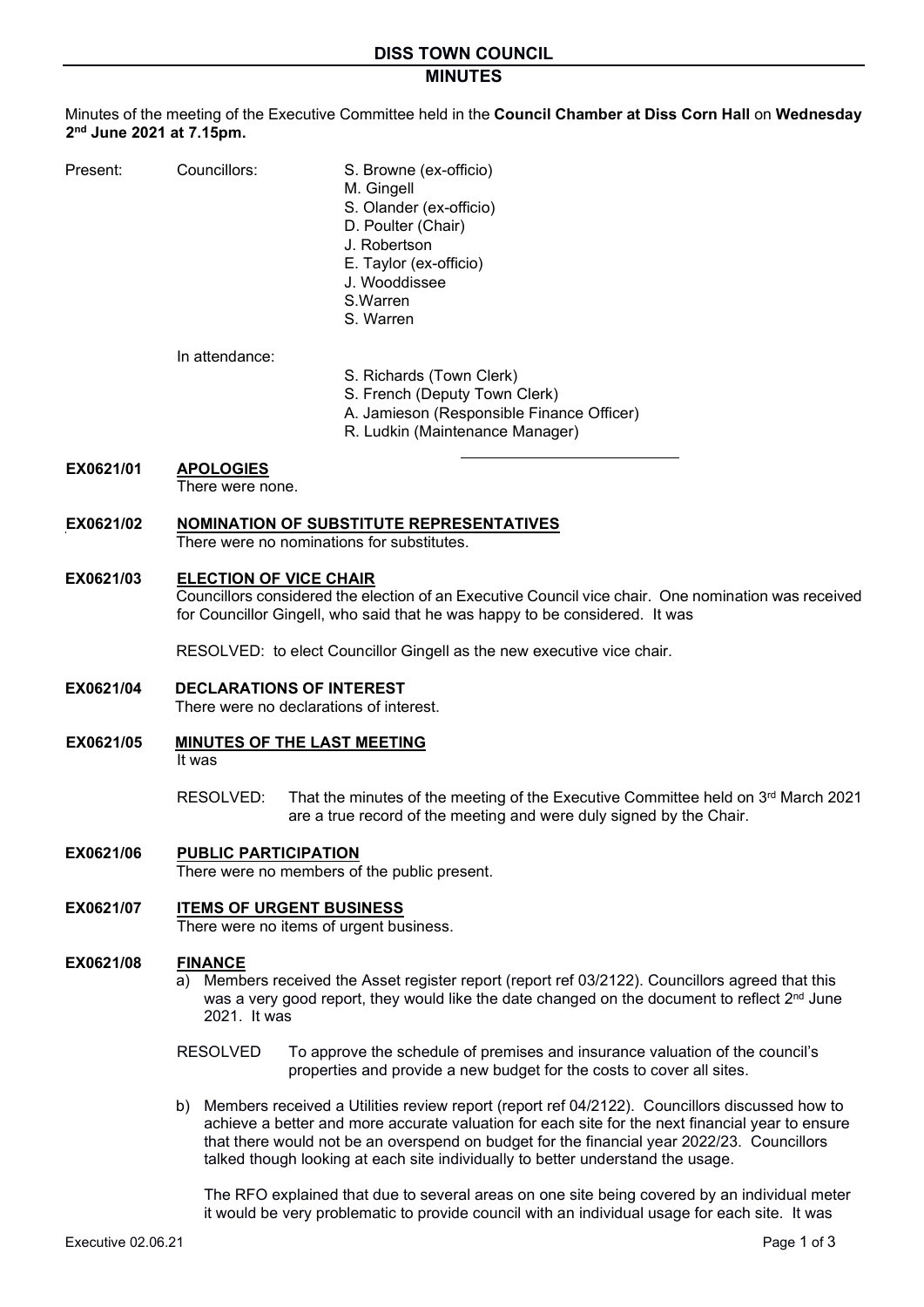- RESOLVED To allow for an increase in utilities expenditure in the financial year 2021-22 at the DYCC and the Mere Mouth's toilets above agreed budgets of up to £5000 from general reserves.
- c) Members received a report regarding the Council's internal audit report. Councillors agreed that this was an excellent report. The RFO and staff were thanked by both the Councillors and the Clerk who would also like to extend her thanks to the finance staff.

Councillors would like to see monetary values on the pie chart instead of percentages on the report for the next financial year.

It was

RESOLVED: To have monetary values on the pie chart instead of percentages for the next report.

#### **(Action: RFO to change date on the Asset Register report, and to update the pie chart on the council's internal audit for next year with monetary values instead of percentages.)**

### **EX0621/09 POLICIES**

9a. Members reviewed the Councillor Exit Interview Policy. It was

RESOLVED To approve the Councillor Exit Interview policy.

9b. Councillors reviewed the Staff Toil Policy, several amendments were reported to committee regarding the Staff Toil Policy namely Clause 1 and staff breaks. Councillors would like the following added to the policy. Clause 1 working additional hours is voluntary and Toil can be accrued in an emergency or getting a job finished.

Members discussed flexible working and agreed that a new policy on flexible working was needed and would like one produced for the next Executive meeting on the 1st Sep 2021. Councillors talked about overtimes versus Toil and this would need to be discussed at the next Executive meeting. It was

RESOLVED To approve the Staff Toil Policy once the amendments had been completed.

9c. Council reviewed the Eye Test and Glasses Policy and they agreed that there was a change to the Regulations which was not in the policy, they decided that this change should be incorporated into the policy. It was

RESOLVED To approve the Eye Test and Glasses Policy once the amendments had been completed.

9d. Councillors reviewed the annual leave policy. Members discussed whether to add in the pro rata calculation for staff annual leave, it was decided that due to this calculation being available for all staff to access it would not be required in the policy.

**FOR NOTING:** MM would like the sickness policy to be reviewed at the next Executive meeting in Sept. It was

RESOLVED: To approve the Annual Leave Policy.

### **(Action:Dep TC to make changes by 06.06.21)**

### **EX0621/10 STRATEGIC PLAN**

Members considered progress on the Strategic Plan actions. Councillors discussed and agreed that the tasks outstanding on the plan would need to be considered further by the executive committee members. If the plan is to carry on moving forwards Councillors would need to become more involved in executing some of the tasks alongside officers.

Councillors agreed they will consider what tasks they could undertake or be involved with, Councillors will email the Chair of executive which tasks they could be involved with so that he can produce a resource plan.